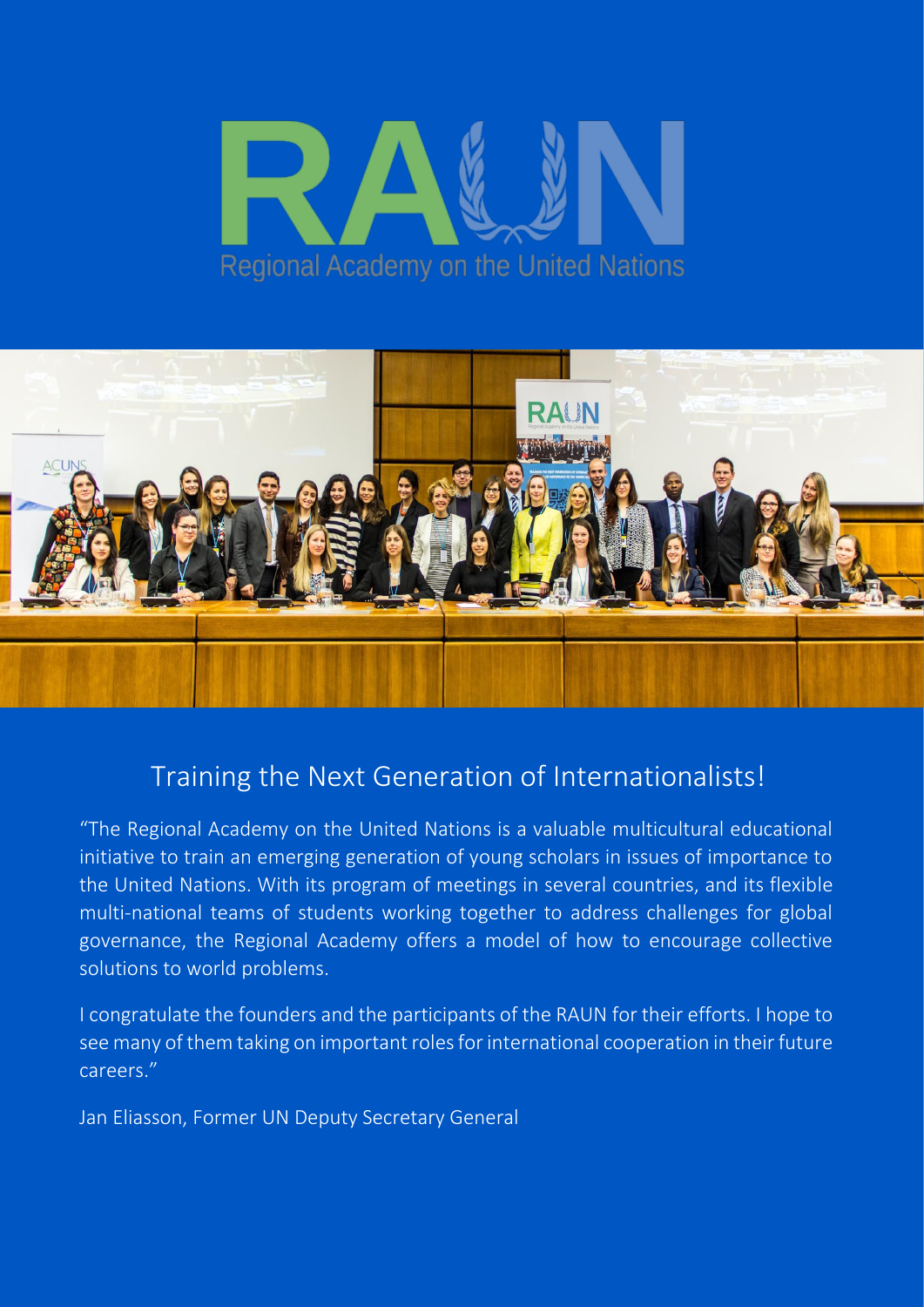

### **Overview**

The Regional Academy on the United Nations (RAUN) is an international, multi-disciplinary education program, which trains young scholars in issues related to the United Nations and international cooperation. RAUN's aim is to provide participants with in-depth knowledge about the UN and its functions, to raise their cultural awareness and openness, and to offer a forum for networking and academic exchange.

The Academy follows a unique format combining lectures and workshops with practical hands-on-experiences. The program consists of two in-person session and two online sessions that cover various topics of relevance. All lectures are given by high-ranking experts and practitioners who also share their rich experience with participants in an informal setting.

Apart from their course-work during the sessions, participants work on research projects in cooperation with different UN Organizations



and other international organizations (such as OSCE and BKMC) allowing them to contribute to finding innovative solutions to contemporary global challenges. Through their group work and social activities, participants can form strong networks with like-minded peers and experts from various fields in an environment that fosters diversity, tolerance, cultural learning, and understanding. During the program, students get the opportunity to experience first-hand the UN institutions in Vienna and international organizations in other countries allowing them to interact directly with experts, practitioners, and diplomats.

The Regional Academy was established in January 2012 in Vienna, Austria, in close collaboration with the Academic Council on the United Nations System (ACUNS), the United Nations Information Service (UNIS) Vienna, the Comprehensive Test-Ban Treaty Organization (CTBTO), the Czech United Nations Association, as well as different partner universities, such as the University of Economics in Prague (CZ) and the University of Szeged (HU). Other partners include, among others, University of Vienna, Diplomatic Academy Vienna, Central European University Budapest, Webster University Vienna, Comenius University Bratislava, International Security and Conflict Analysis Network, and Ban Ki-moon Centre for Global Citizens.

Since its creation, RAUN has trained over 300 young scholars who have continued their endeavors in academia, government institutions, the UN system and other international organizations. The Academy was endorsed by the United Nations Secretariat through the Former UN Deputy Secretary-General, Jan Eliasson, and the United Nations Information Service (UNIS Vienna) as well as by the Hague Institute for Global Justice and by the Diplomatic Academy of Vienna.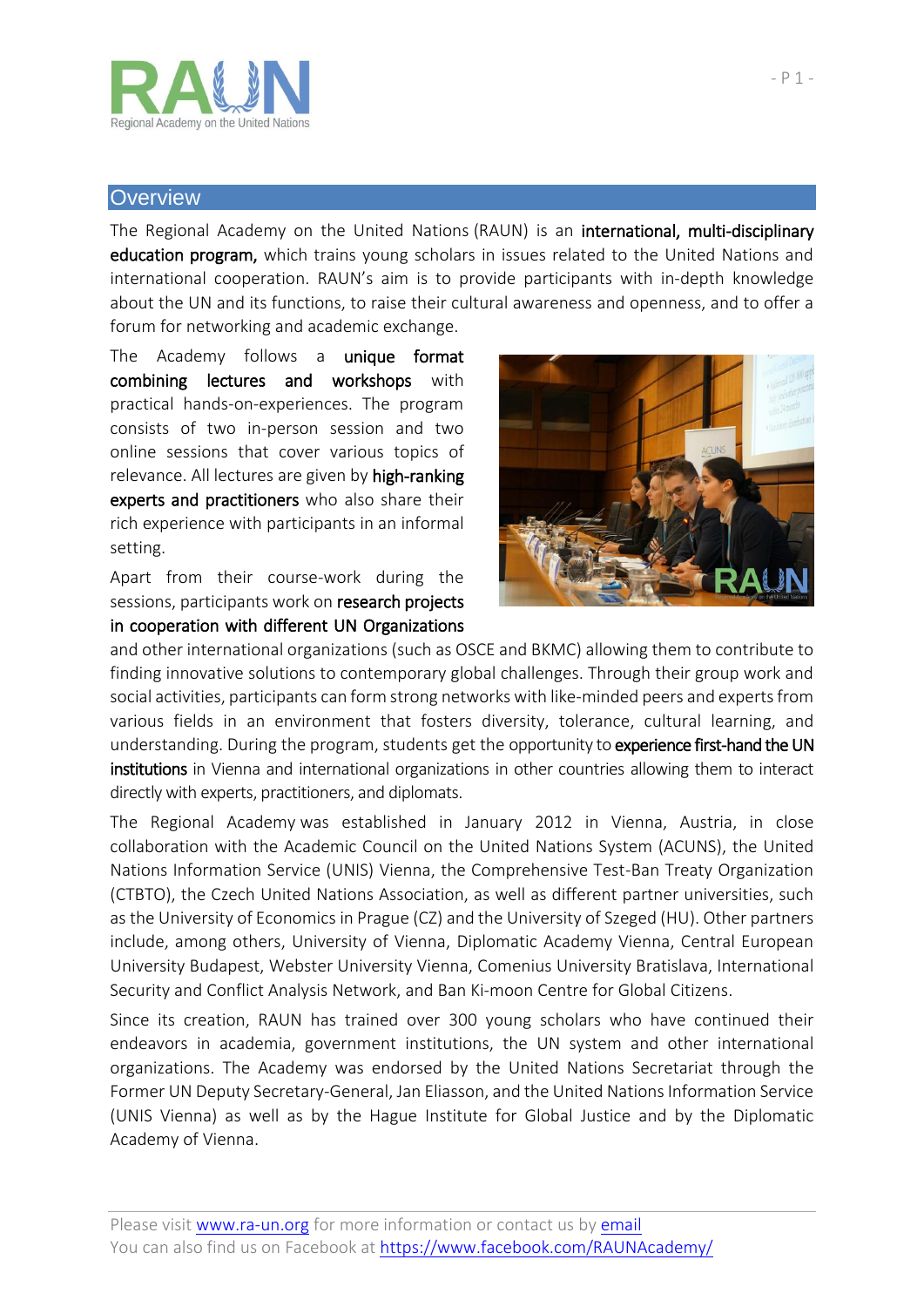

### Workshop Sessions

The seven-month long program consists of two in-person session and two online sessions that include several lectures and workshops linked to the RAUN theme of the particular year. The lectures and workshops are given by experts and practitioners in the respective field. Apart from course-work, the sessions also include teamwork, networking and social activities that foster group dynamic, personal development and intercultural learning and understanding. The final session of the program takes place at the UN Headquarters at the Vienna International Center (if the Covid-19 situation allows), where the RAUN participants present the outcomes of their research projects.

### RAUN 2022 Sessions:

2 main sessions (2-3 days each): 9-11 June 2022 (Barcelona) and January 2023 (Vienna)

2 online sessions (half a day each): dates to be announced

NOTE: For successful completion of the Academy participants are strictly required to participate in all sessions and to fully contribute to the final research outcome.

# Research Projects

Alongside the four sessions, participants work on research projects in small teams with a maximum of 4 members in close collaboration with partnering UN Organizations and their subunits. The research topics are defined by the Organizations and are based on their current interests and activities they perform as part of their mandate. The research topics are linked to the yearly theme of the Academy, which addresses an issue of global relevance. This year, students will work on topics related to the theme: "A common approach to leave no one behind: how to reduce inequalities through innovation". Each topic is supervised by one or two UN staff members who guide and support the student group in their research activities.

Before the start of the Academy, participants receive an overview of the available research topics and the partnering UN Agencies. They are invited to an online survey, in which they can indicate their interests in the different topics and provide some further background information about their work and academic experiences. Based on this information, we assign the participants a topic and team, who they will be working with in the following months.

As part of the Academy, participants write a group research paper of 12-15 pages which will be published on the RAUN homepage. The paper must follow RAUN guidelines, which are provided to the participants in the first session. Participants present the outcomes of their research to the representatives of their partnering UN Organizations and others during the final session of RAUN at the Vienna International Center.

# PARTICIPANT BENEFITS

The Regional Academy offers its participants several unique benefits and opportunities: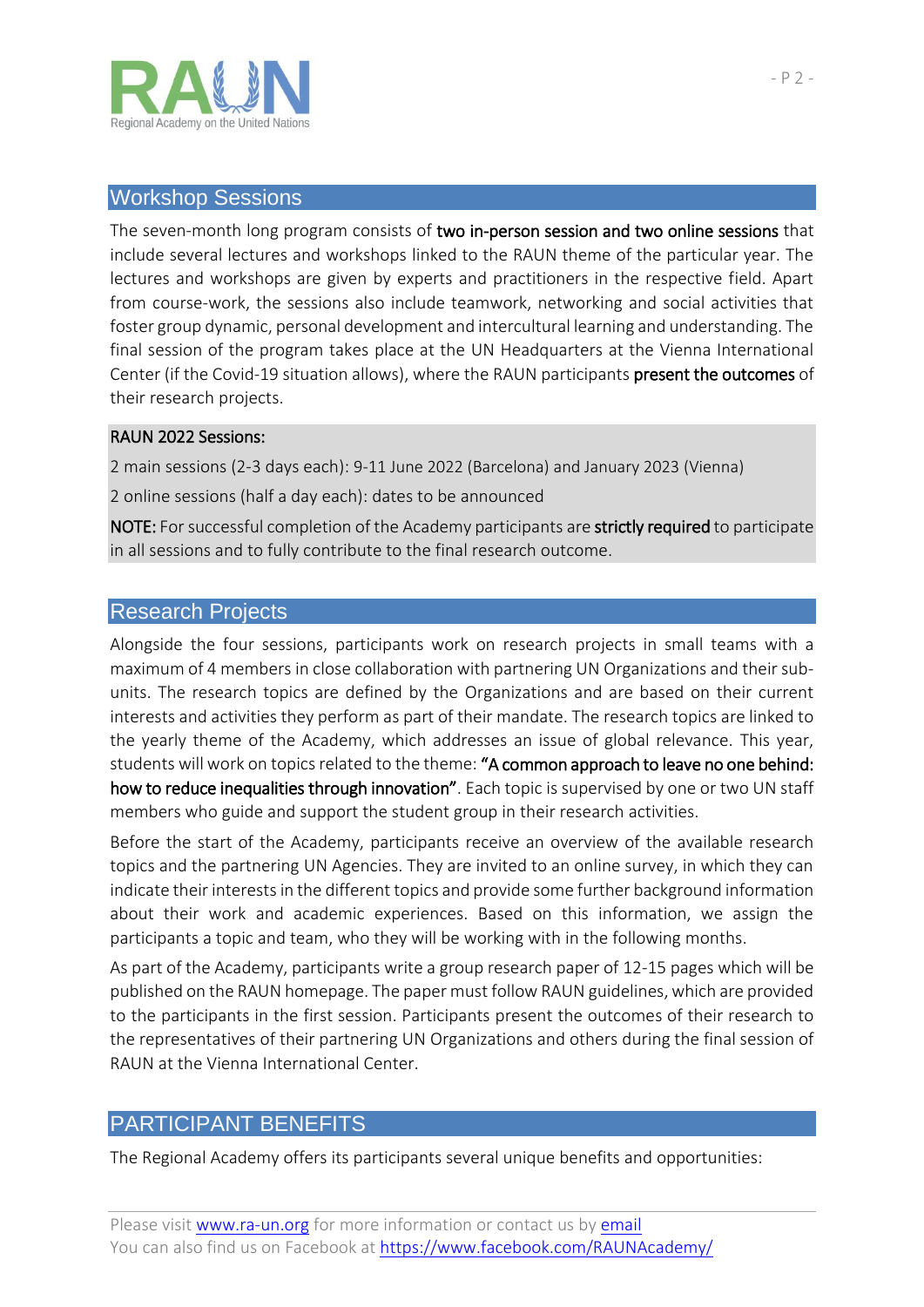

- Gaining practical knowledge about the UN system and international cooperation.
- Supporting the work of the UN in finding solutions to global challenges
- Learning from high-ranking UN & government officials
- Meeting like-minded peers and networking with practitioners
- Acquiring cultural awareness and understanding
- **Improving research and presentation skills**
- Developing strong interpersonal skills
- **Publishing research projects**
- Certificates of successful completion
- … and many more

# APPLICATION PROCESS AND ELIGIBILITY

The program is open to **Masters and PhD students** from all academic fields who are interested in topics related to international cooperation, development, and the work of international organizations. Eligible candidates are invited for an interview in which they are assessed based on their competences and interest in the United Nation system, their research experience, and their personality. Applicants are required to show strong discipline, eagerness to learn, cultural openness, and other personality traits needed to perform with excellence in an international and multi-disciplinary environment.

# Applicants are required to fulfill the following criteria:

- Be enrolled in a Masters or PhD program (from all academic fields);
- At least basic knowledge of and interest in the UN system and topics of the RAUN program;
- Very good knowledge of English (written and spoken) and ability to write academic papers;
- Ability and willingness to work and learn in a multinational and multicultural group;
- Be between 21 and 35 years of age by the time of applying;
- Be able to combine the Academy's program with their studies and other responsibilities;
- Be able to attend all the sessions and invest sufficient time in the research projects.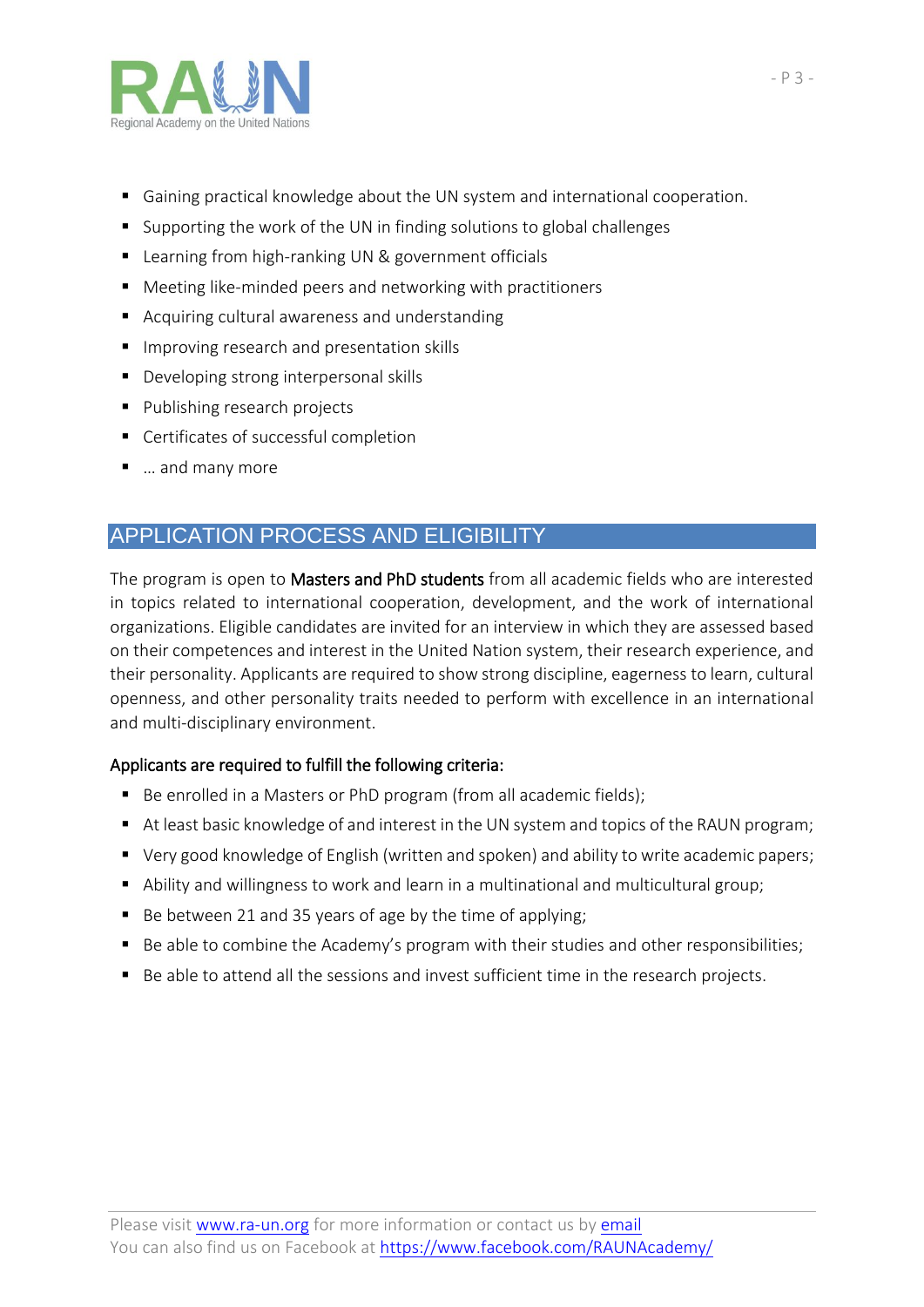

# All applicants are required to send the following documents when applying (strictly in this order!):

- Completed expression of interest form;
- Recent CV (2 pages) in English;
- **Motivation letter (one page) in English;**
- Transcript of records/overview of university grades in English. Please also attach a note that explains grading system in the country you are studying (e.g. in Germany grade 1 is A (the best mark), while in Poland grade 5 is A).
- **Sample of a written academic paper (preferably in English). This could be an extract from** a BA or MA thesis, a module paper, a paper submitted for a conference, a proposal for a Masters or PhD thesis, etc. The sample should not be less than 1 page and longer than 20 pages;
- 2 names and email addresses of professors or former employers as references. The listed persons may be contacted to obtain further information about the candidate.

Required documents should be sent t[o raun-communications@ra-un.org](mailto:raun-communications@ra-un.org)

## Application deadline: 3 April 2022 at 23.59 CEST

Note: All documents should be put together and sent as one single PDF file strictly in the order presented above. The name of the file should be "Country\_first name\_last name\_RAUN application.pdf". This means, country where you are applying from (e.g. Austria or Czech Republic), your first and last name, RAUN application.

(e.g. Slovakia\_Jana\_Novakova\_RAUN application.pdf)

# FEES AND SCHOLARSHIP

Please note that a non-refundable registration fee of 120€ is required from selected participants. RAUN Participants also need to cover all their costs of transportation to and from sessions, accommodation and meals, unless otherwise stated. Some sending universities provide funding for some or all of the costs. Students are encouraged to inform themselves about funding opportunities and apply for available grants at their universities, local governments and other institutions. The organizers of each session will facilitate budget accommodation and meals for participants. Homestays with other participants can be organized to further reduce the traveling costs.

For the 2022 Regional Academy a limited number of scholarships in a form of a tuition fee waiver are available. If you are interested in applying for a scholarship, please fill in a scholarship form and submit it together with your application. The form can be found on our application page. Please also state whether you are willing to participate in the Academy if you do not receive the scholarship. The scholarships are given based on merit. The Regional Academy is a